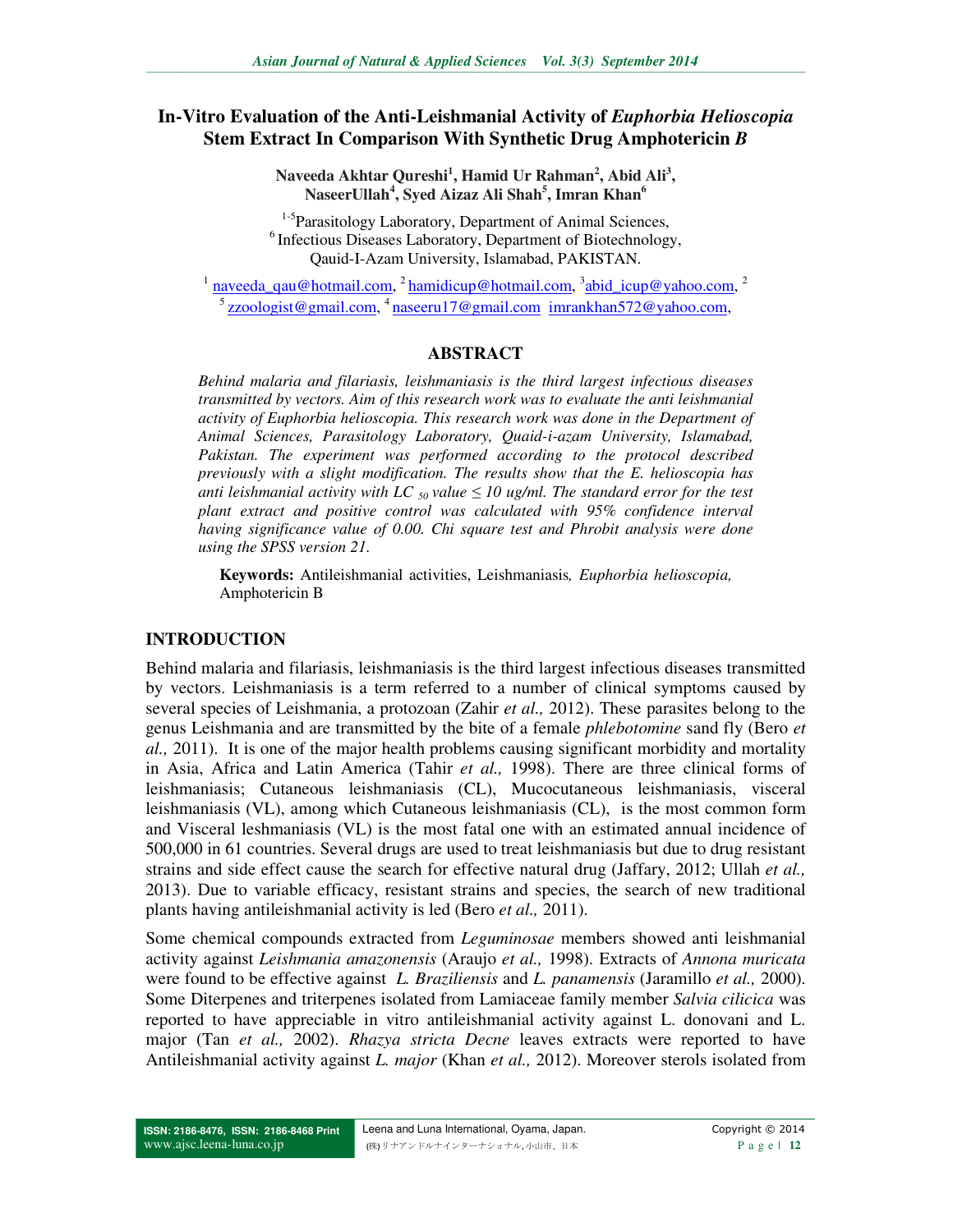the roots of *Pentalinon andrieuxii* are found to have anti leishmanial activity (Pan *et al.,* 2012).

The genus *Euphorbia* is the largest in Euphorbiacea or spurge family with more than 2000 species growing in the form of laticiferous herbs, shrubs and trees, in tropical and temperate zones Asia and other parts of the world (Majid *et al.,* 2010). *Euphorbia* species having biological activities like anti-tumor and anti-cancer (Chem, 2006). For decades *Euphorbia* plant materials have been known poisonous to humans and animals. However pharmacological investigation of the genus revealed that its latex has antiviral, anti-cancer, anti-bacterial, cytotoxic and anti-leishmanial properties (Majid *et al.,* 2010).

## **MATERIALS AND METHOD**

Aim of the current study was to explore the anti leishmanial activity of the stem extract of *Euphorbia helioscopia.* The present research was done in the Department of Animal Sciences, Parasitology Laboratory, Quaid-i-azam University, Islamabad, Pakistan.

## **Plant Collection**

*Euphorbia helioscopia* (Sun spurge) plants were collected from the vicinity of Quaid-i-azam University, Islamabad, Pakistan. These plants were washed with running water and were identified by Department of Plant Sciences, Quaid-i-azam University, Islamabad. A voucher specimen (QAU/PS/AS256) was kept for future research. Leaves, stem, flowers and roots of the plants were separated and were dried in shade for about three weeks. The stem part was then powdered by electric blender.

## **Preparation of Plant Extract**

Thirty grams fine powder of the *Euphorbia helioscopia* stem part was used for extraction in 300 ml of water for 6 hours using Soxhlet apparatus. Following extraction, solvent was removed using Rotary evaporator at lowest temperature of 37 $\mathrm{^{0}C}$ . Crude extract obtained was collected and stored at  $4\,^0\text{C}$ .

## **Anti-Leishmanial Assay Procedure**

In vitro antileishmanial activity of experimental plant was performed according to the protocol described by Nabi *et al.* (2012) with a slight modification.

## **Parasite Culture**

Promastigotes of L. tropica (KWH 23) strains were used for the assay. The strains were incubated at  $24^{\circ}$ C at standard laboratory condition till a culture of  $1x10^{\circ}$  /ml promastigotes was achieved.

#### **Preparation of Stock Solution and Dilutions**

A stock solution of 10,000 ppm was prepared from the crude extract by dissolving 1mg of the crude extract in 1 ml Dimethyl sulfoxide (DMSO). The first row of the plate contains 196 µl of M199 media while the remaining rows contain 180 µl of media. About 4 µl of compounds was added to the first row and serially diluted by 10 % and discard 20 µl from the last row.

#### **Evaluation of Anti-Promastigotes Activity**

The concentration of DMSO was observed not to exceed >5% so that it has no effect on *Leishmania* parasite morphology (1). For maintaining positive and negative control Amphotericin B and DMSO were used respectively. The plate was then incubated at  $24^{\circ}$ C for 72 hrs. After three days, the mortality was recorded by counting the live promastigotes in neubar counting chamber.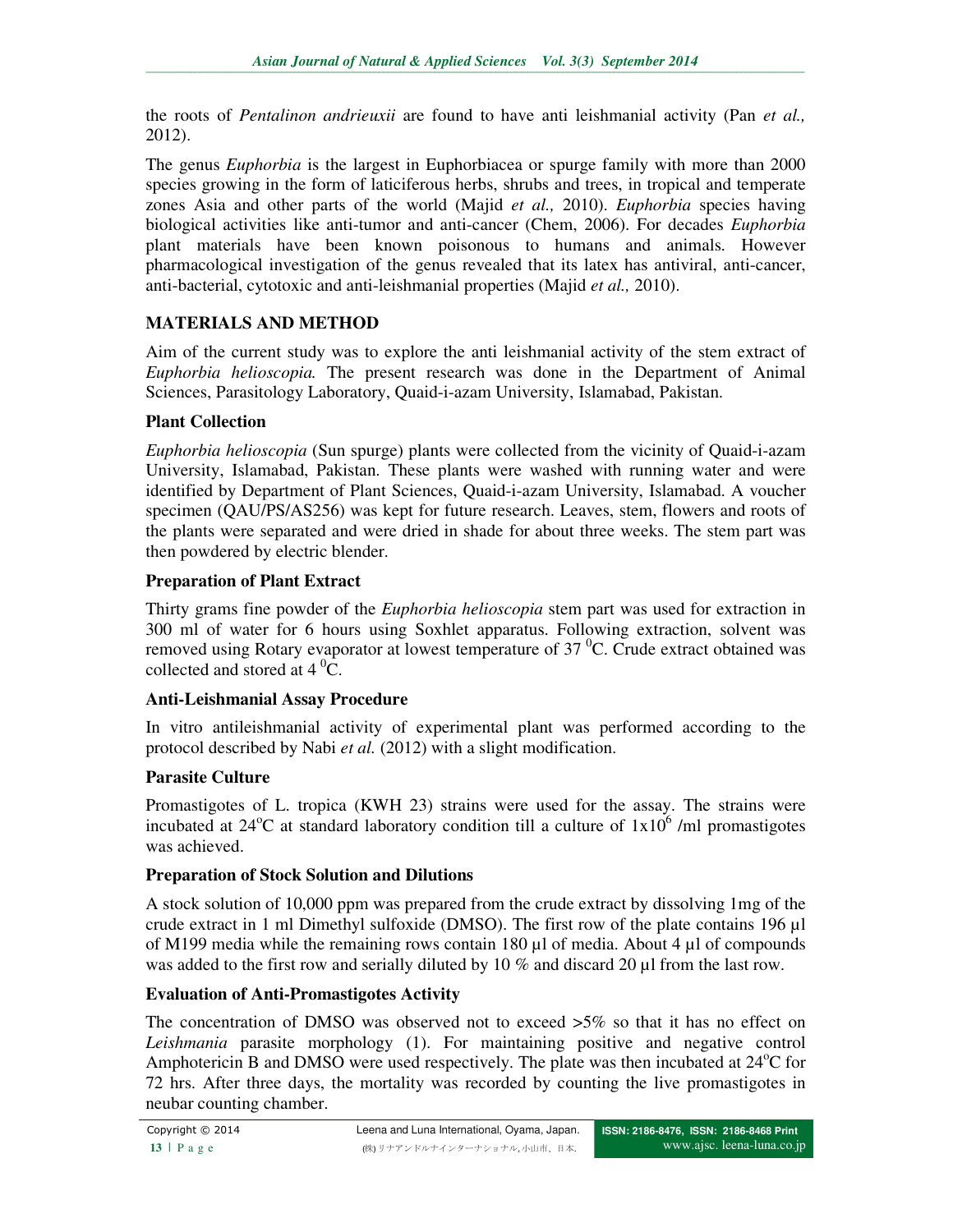#### **Statistical Analysis**

Experiment was carried in triplicates. The average mortality was subjected to probit analysis for Calculating  $LC_{50}$  at 95 % confidence limit using SPSS version 21.

# **RESULTS**

Different concentration of the plant stem extract was taken in comparison with the amphoteracin B as a positive control and 5% DMSO as a negative control. The concentration of the *E. helioscopia* and amphoteracin B were kept same i.e. 0.05, 0.5, 5, 50, and 500ug/ml. The percent mortality recorded were  $4.66\pm0.76$ ,  $10.96\pm1.05$ ,  $29.62\pm0.86$ ,  $60.47\pm1.44$  and 100±0.00 for the aqueous stem extract of *E. helioscopia* and 30.27±0.54, 45.12±1.10, 80.87±1.78, 100±0.00 and 100±0.00 for amphoteracin B respectively. The mortality in the negative control was zero. The  $LC_{50}$  and  $LC_{90}$  for *E. helioscopia* (9.94 ug/ml, 226.54 ug/ml) and amphoteracin B (0.35 ug/ml, 9.49 ug/ml) were also calculated. The chi square  $(R^2)$  value for the test plant and positive control show negligible differences having value of 0.927 and 0.922, as shown in table 1.

The standard error for the test plant extract and positive control was calculated with 95% confidence interval having significance value of 0.00, and represented with standard error bars in figure 1. The comparative percent mortality of *E. hilioscopia* and *amphoteracin* B were also shown with different colors along with the trend lines.

| Table 1. In vitro anti leishmanial activity of E. helioscopia stem extract, showing average, $LC_{50}$ , |  |  |
|----------------------------------------------------------------------------------------------------------|--|--|
| $LC_{90}$ values                                                                                         |  |  |

| Concen.                        | Anti leishmanial activity of Euphorbia helioscopia |                    |                     |                    |                |           |              |  |           |           |
|--------------------------------|----------------------------------------------------|--------------------|---------------------|--------------------|----------------|-----------|--------------|--|-----------|-----------|
| in<br>(ug/ml)                  | 0.05<br>(ug/ml)                                    | 0.5<br>(ug/ml)     | $\mu g/ml$ )        | 50<br>(ug/ml)      | 500<br>(ug/ml) | $LC_{50}$ | $LC_{90}$ Df |  | $X^2$     | $R^2$     |
| Ε.<br>helioscopia              | $4.66 \pm 0$<br>.76                                | $10.96\pm$<br>1.05 | $29.63 \pm$<br>0.86 | $60.47\pm$<br>1.44 | $100+0$        | 9.94      | 226.<br>54   |  | 41.<br>71 | 0.9<br>27 |
| Amp B<br>(Positive<br>control) | $30.27 \pm$<br>0.54                                | $45.12\pm$<br>1.10 | $80.87+$<br>1.78    | $100+0$            | $100+0$        | 0.35      | 9.49         |  | 13.<br>34 | 0.9<br>22 |
| Negative<br>Control            | 100                                                | 100                | 100                 | 100                | 100            |           |              |  |           |           |



Figure 1. In-vitro anti leishmanial activity of *E. helioscopia* stem extract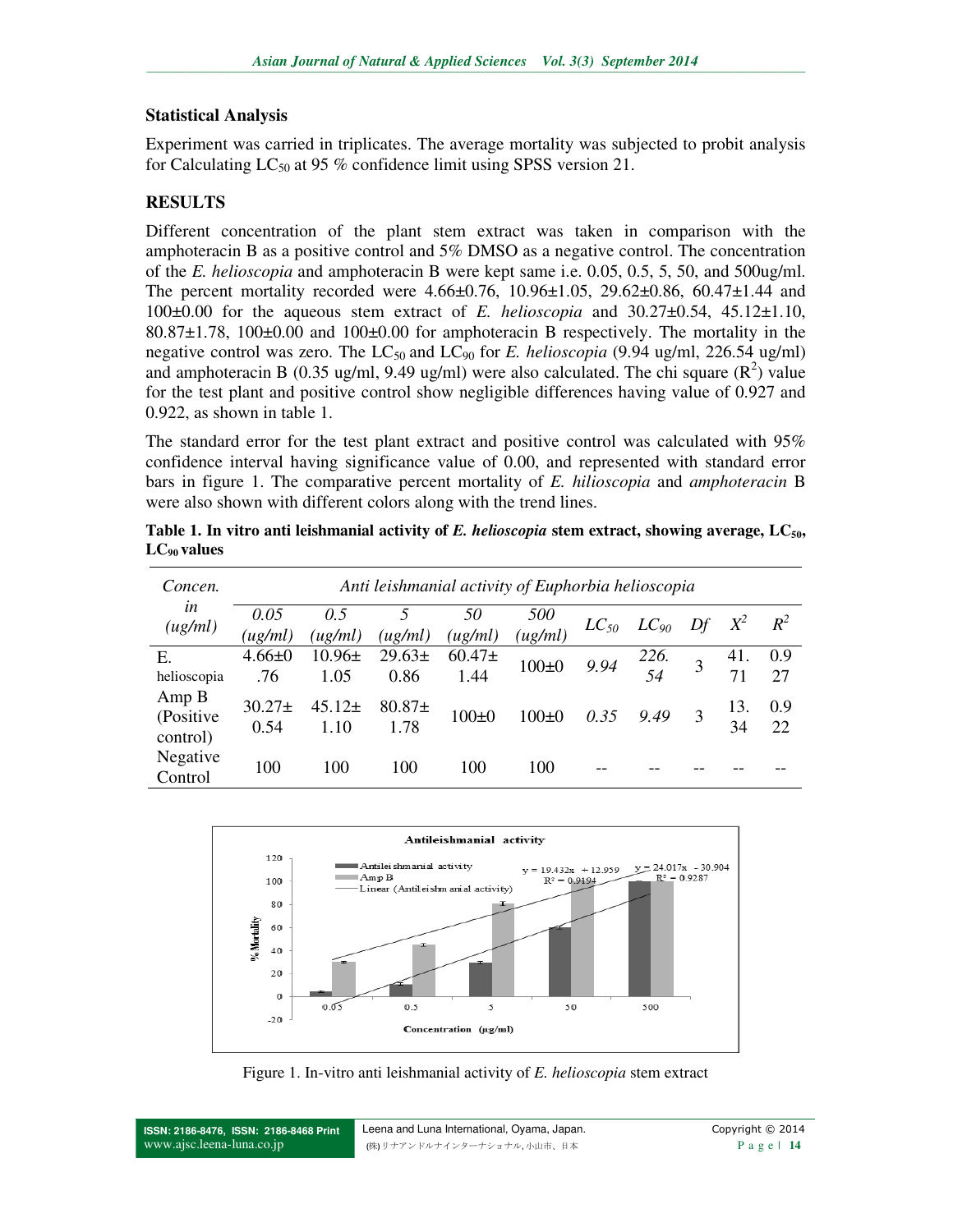## **DISCUSSION**

Over 100 plants have been reported to be active against various forms of leishmanial parasites (*Rocha et al*., 2005). The other studies showed that the *Ixora coccinea* leaf extract having anti leishmanial activity against the promastigotes of L. donovani (Naskar *et al.,* 2013). The root extract of *Perovskia abrotanoides* shows anti leishmanial activities against the L. major (Jaafari et al., 2007). The pharmacological screening of methanolic extract of *Aloe vera* leaf and *Tamarix aphylla* bark were assessed to investigate the in vitro anti leishmanial activity of the medicinal plants against cutaneous leishmaniasis by Iqbal *et al.,* (2012).

Their finding show that, *Aloe vera* and *Tamarix apylla* had a significant dose dependant anti promatigote activity against *L. tropica* as that suggest promising phytotherapeutic agents for cutaneous leishmaniasis. The present study showed the anti leishmanial activity of the aqueous extract of *E. helioscopia* on the promastigotes of *L. tropica* (KWH 23) strains. Our finding also revealed that, extract of *E. helioscopia* has anti promastigote activity against *L. tropica*. Both studies show that, the different plants used in the research having anti leishmanial activities.

Other members of Euphorbiacea family are reported to have anti leishmanial, antioxidant, larvicidal and insecticidal activities (Zahir *et al.*, 2012). In vivo anti leishmanial effects of traditional herbal extracts against Cutaneous Leishmaniosis was studied by Mohammad, 2011. It is also found that members of the genus Euphorbia have anticancer, antiproliferative, antimicrobial, anti-inflammatory, anti-helminthic, cytotoxic and antioxidant properties (Serkan Ozbelgin, 2012). The current study showed the anti leishmanial activity of the aqueous extract of *E. helioscopia* on KWH strain (LC <sub>50</sub>= 9.94 ug/ml).

## **CONCLUSION**

The current study revealed that the stem extract of *E. helioscopia have anti* leishmanial activity. The current investigation reveals that *E. helioscopia* extract contain secondary metabolites and other members are used traditionally for the ailment of different diseases, posses' activity against *Lesihmania tropica*. As crude form of *E. helioscopia* extract showed promising antileishmanial results. *E. helioscopia* and other members need further investigation so that the pure bioactive antileishmanial compounds should be isolated with promising results, less side effects and cost effective.

## **ACKNOWLEDGEMENT**

The authors are grateful to the Department of Animal Sciences, Parasitology Laboratory, Quaid-i-azam University, Islamabad, Pakistan for providing the research facilities.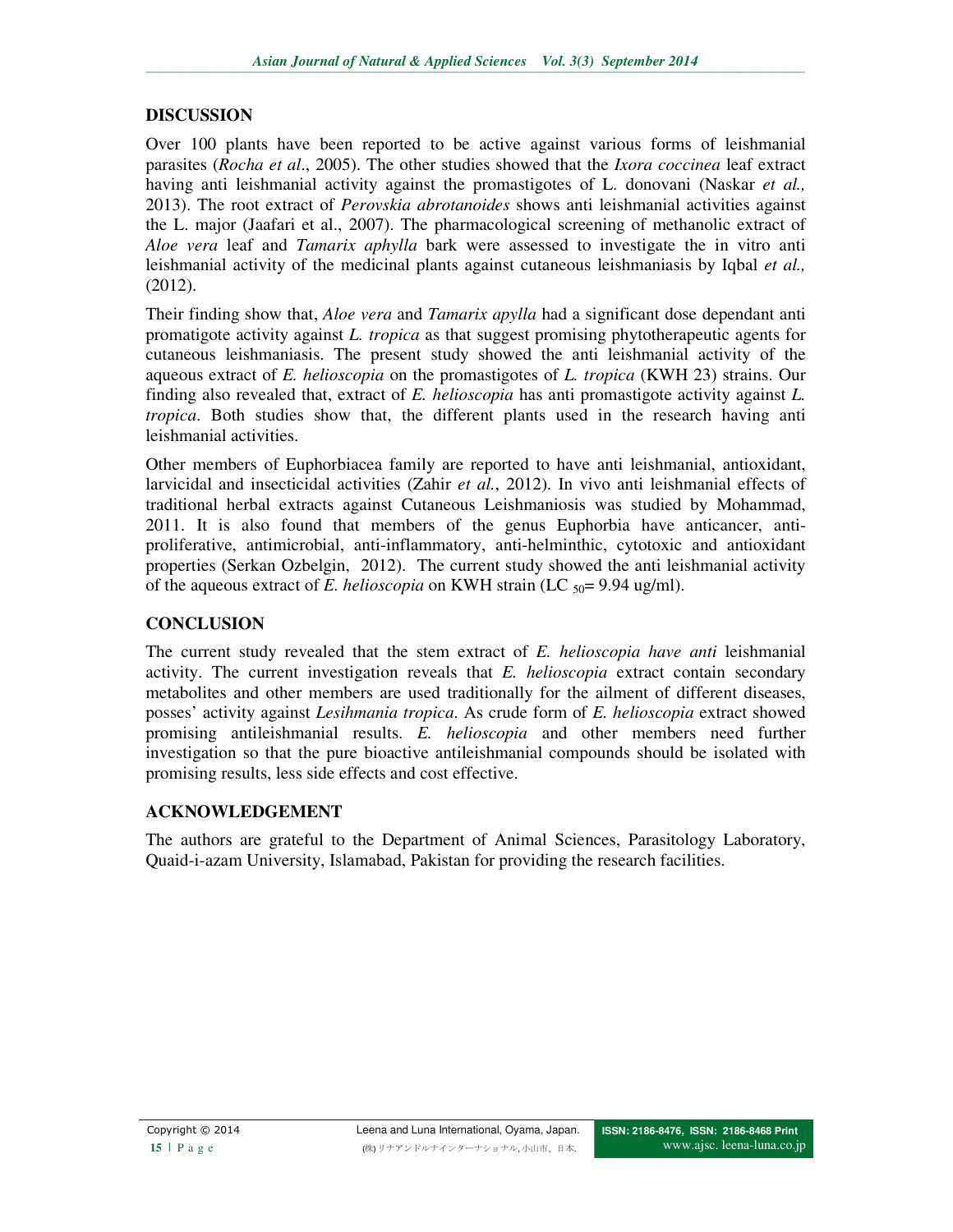## **REFERENCES**

- [1] Ali et al. (2011). Acute toxicity, brine shrimp cytotoxicity and relaxant activity of fruits of callistemon citrinus curtis. *BMC Complementary and Alternative Medicine, 11*:99.
- [2] Araujo et al. (1998). Antileishmanial activity of compounds extracted and characterized from Centrolobium sclerophyllum. *Phytochemistry*, *49*(3), 751–754. **doi:10.1016/S0031-9422(97)00976-X**
- [3] Bero et al. (2011). In vitro antitrypanosomal and antileishmanial activity of plants used in Benin in traditional medicine and bio-guided fractionation of the most active extract. *Journal of ethnopharmacology*, *137*(2), 998–1002. **doi:10.1016/j.jep.2011.07.022**
- [4] Chem, T. J. (2006). Secondary Metabolites from Euphorbia helioscopia and Their Vasodepressor Activity. *Turk J Chem., 30*, 325–332.
- [5] Iqbal et al. (2012). Comparative efficacy of *Aloe vera* and *Tamarix aphylla* against cutaneous leishmaniasis. *International Journal of Basic Medical Sciences and Pharmacy, 2*(2), 42-45.
- [6] Jaramillo et al. (2000). Cytotoxicity and antileishmanial activity of Annona muricata pericarp. *Fitoterapia*, *71*(2), 183–6. Retrieved from http://www.ncbi.nlm.nih.gov/pubmed/10727816
- [7] Jaafari et al. (2007). Evaluation of leishmanicidal effect of Perovskia abrotanoides Karel. root extract by in vitro leishmanicidal assay using promastigotes of Leishmania major. *Pharmacologyonline*, *1*, 299–303.
- [8] Kaur et al. (2010). Antileishmanial effect of cisplatin against murine visceral leishmaniasis. *Parasitology International*, *59*(1), 62–9. **doi:10.1016/j.parint.2009.10.006**
- [9] Khan et al. (2012). Antileishmanial , cytotoxic , antioxidant activities and phytochemical analysis of Rhazya stricta Decne leaves extracts and its fractions. *Asian Journal of Plant Science and Research, 2*(5), 593-598.
- [10] Majid et al. (2010). Biological Screening of Euphorbia Aellenii. *Iran J Pharm Res., 9*(4), 429–436*.*
- [11] Mohammad, B. A. (2011). Antileishmanial effects of traditional herbal extracts against cutaneous leishmaniosis in vivo. *Advances in Environmental Biology, 5*(10), 3188-3195
- [12] Nabi et al. (2012). In vitro Antileishmanial, Antitumor Activities and phytochemical Studies of Methanolic Extract and its Fractions of Juniperus Excelsa Berries. *World Applied Sciences Journal*, *19*(10), 1495–1500.
- [13] Naskar et al. (2013). Antileishmanial effect of Ixora coccinea leaf extracts on the in vitro growth of Leishmania donovani promastigotes. *Journal of Advanced Pharmacy Education & Research, 3*(4), 471-474.
- [14] Pan et al. (2012). Sterols with antileishmanial activity isolated from the roots of Pentalinon andrieuxii. *Phytochemistry*, *82*, 128–35. **doi:10.1016/j.phytochem.2012.06.012**